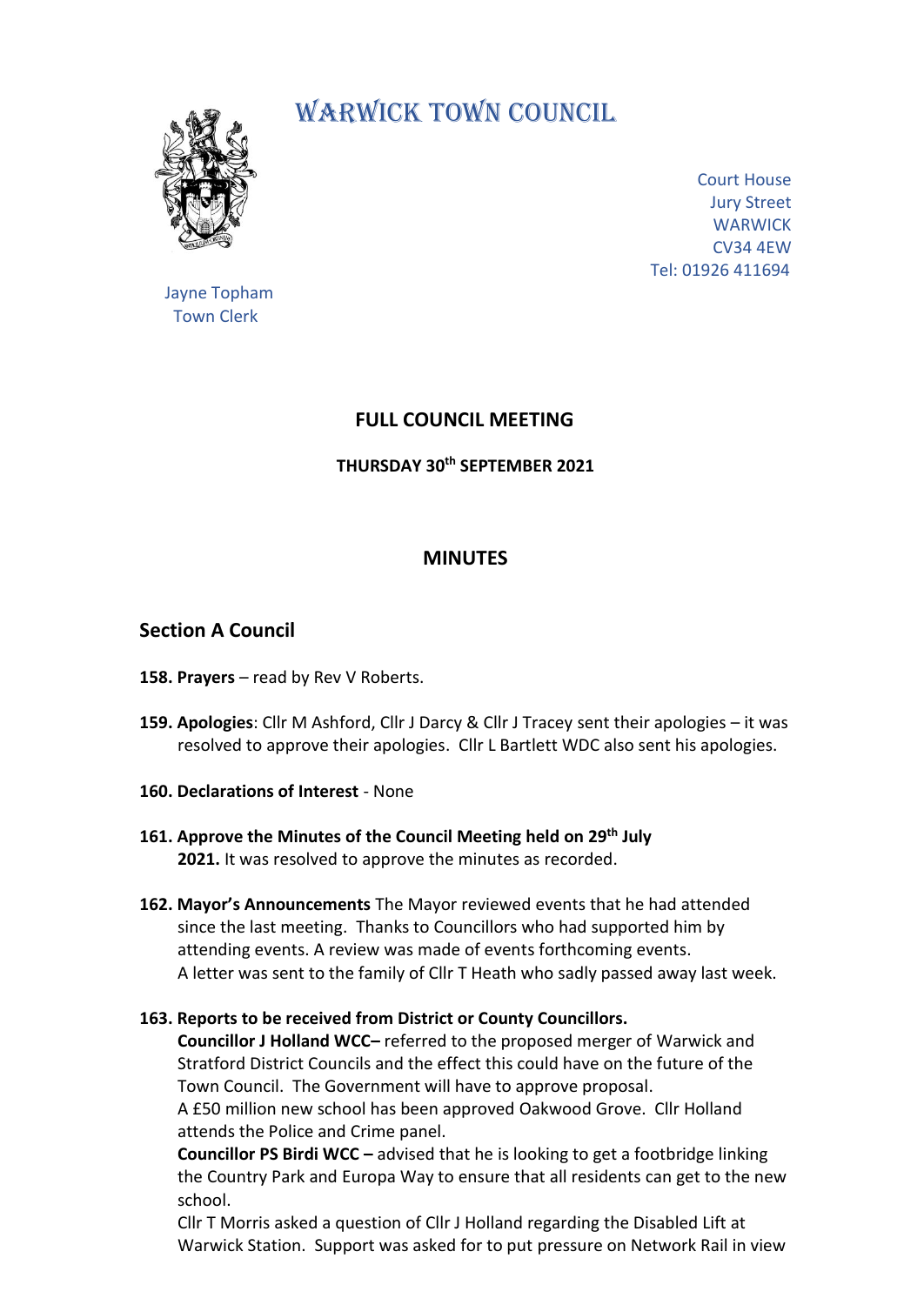of the inequality. The Town Clerk will write to Cllr Holland in support of change. District Council report to be read at the Annual Town Meeting. Cllr MA Grainger reminded Councillors to encourage residents to complete the consultation for the proposed merger of District Councils. A vote will be held on the 13<sup>th</sup> December to approve progression. A lot of service contract mergers are already taking place. The Leper Hospital CPO is progressing. There will be a Bi Election before Christmas due to Cllr Heaths death.

#### **164. Reports of Plans Committee**

 To receive and adopt the Reports of the Plans Committee meeting held on 5<sup>th</sup> August & 8<sup>th</sup> September 2021. It was resolved to approve the minutes of both meetings.

#### **165. Reports of Committees To receive and adopt the reports of the following committee's:**

Allotments 6 th September 2021 Economic & Tourism 29th September 2021 Community & Culture 1st September 2021 Finance & Policy 26<sup>th</sup> August 2021

It was resolved to approve the minutes for all meetings.

 Cllr T Morris - Clean Air Warwick – a representative was sort – Cllr N Murphy accepted as he has become involved with the group. He advised that maps are being produced for cycle and bus routes. The Leamington and Warwick group will be merging.

#### **166. To answer member's questions**

 Cllr T Morris requested a debate, following the approval of the minutes for Finance and Policy – the proposal to change the standing orders – start time for meetings to 6pm. He felt that the full implications of the change were not discussed.

 It was resolved to suspend standing orders and debate the item again. Following a vote it was agreed to change the start time of meetings to 6.30pm with a view to reviewing again at the end of the administration.

 Cllr D Skinner raised the question about the lack of staffing at Warwick Station. The waiting room is closed off can this be changed before the Commonwealth games.

The Town Clerk will raise with Chiltern Railways

 Cllr N Murphy asked the Town Clerk to write to the Leader of WDC to ask for their commitment for support with the refurbishment of the Station.

## **Section B General Purposes**

#### **167. Public question time -** none

**168. Councillor's objectives** – there were some updates – for progress to continue the item will be taken to the next Finance and Policy committee.